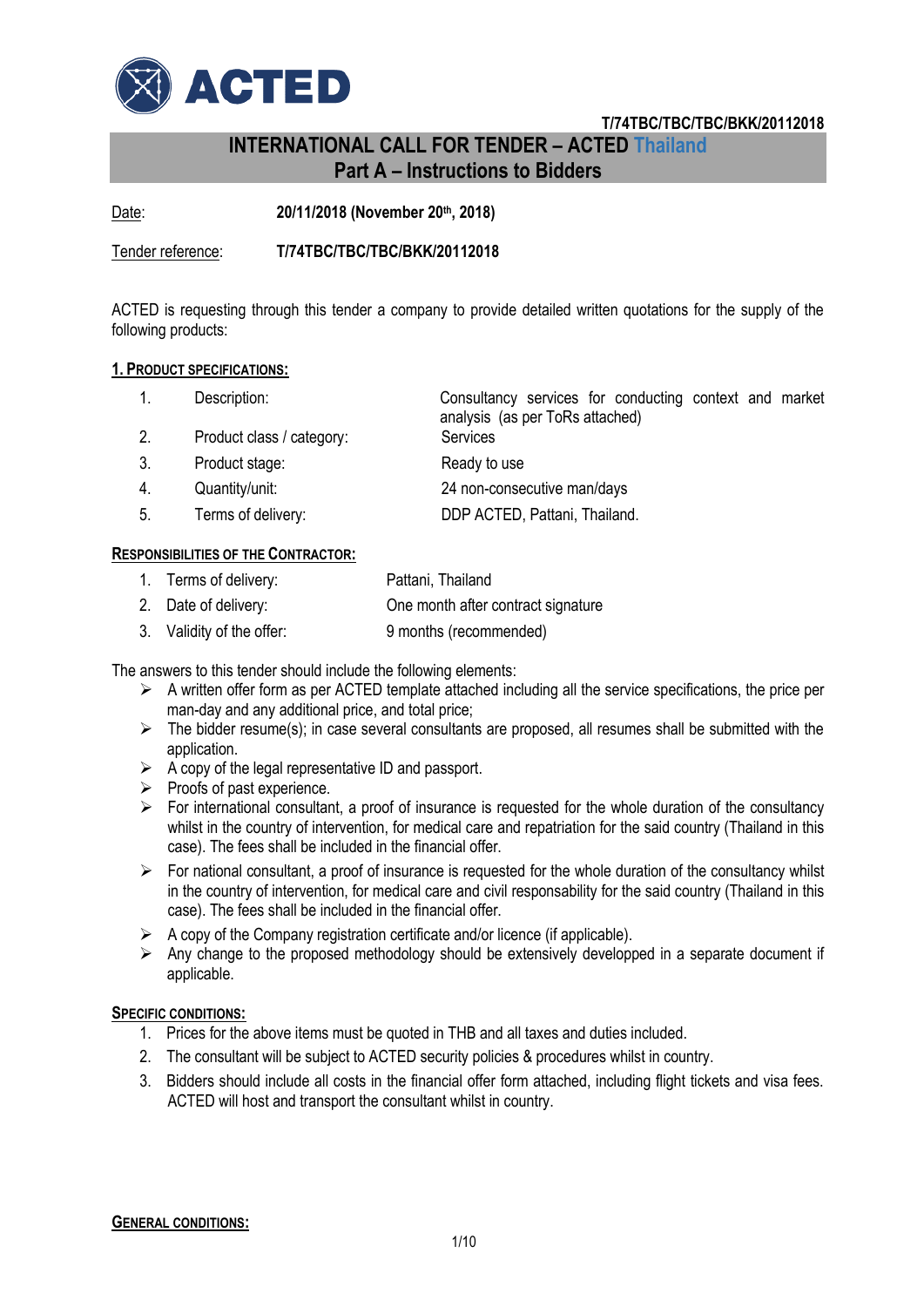

- 1. The **closing date** of this tender is fixed **on 14/12/2018 (December 14th, 2018) at 5:00 PM (**Bangkok time) in ACTED office at the following address : ACTED Bangkok Office in 88 Paso Tower 12A Floor,Silom, Bangrak, Bangkok Thailand.
- 2. Tenderers will fill, sign, stamp and return the Offer form according to ACTED's format.
- 3. Tenderers will sign and return all pages of the Product Specifications for which they apply.
- 4. The offer to the call for tender will not result in the award of a contract.
- 5. The offer must be submitted to ACTED purchase department in a sealed envelope with the mention "not to be opened before December 17th, 2018" and the purpose of the offer.
- 6. Unsealed envelope and late offers will not be considered.
- 7. To ensure that funds are used exclusively for humanitarian purposes and in accordance with donors' compliance requirements, all contract offers are subject to the condition that contractors do not appear on anti-terrorism lists, in line with ACTED's anti-terrorism policy. To this end, ACTED reserves the right to carry out anti-terrorism checks on contractor, its board members, staff, volunteers, consultants, financial service providers and sub-contractor."

*NOTE: ACTED adopts a zero tolerance approach towards corruption and is committed to respecting the highest standards in terms of efficiency, responsibility and transparency in its activities. In particular, ACTED has adopted a participatory approach to promote and ensure transparency within the organization and has set up a Transparency focal point (Transparency Team supervised by the Director of Audit and Transparency) via a specific e-mail address*. *As such, if you witness or suspect any unlawful, improper or unethical act or business practices (such as soliciting, accepting or attempting to provide or accept any kickback) during the tendering process, please send an e-mail to [transparency@acted.org.](mailto:transparency@acted.org)*

# **FOR BIDDER'S USE**

I undersigned, the Bidder, agree with the instructions and general conditions of this Call for Tender.

Company Name:

Authorized Representative Name:

Signature: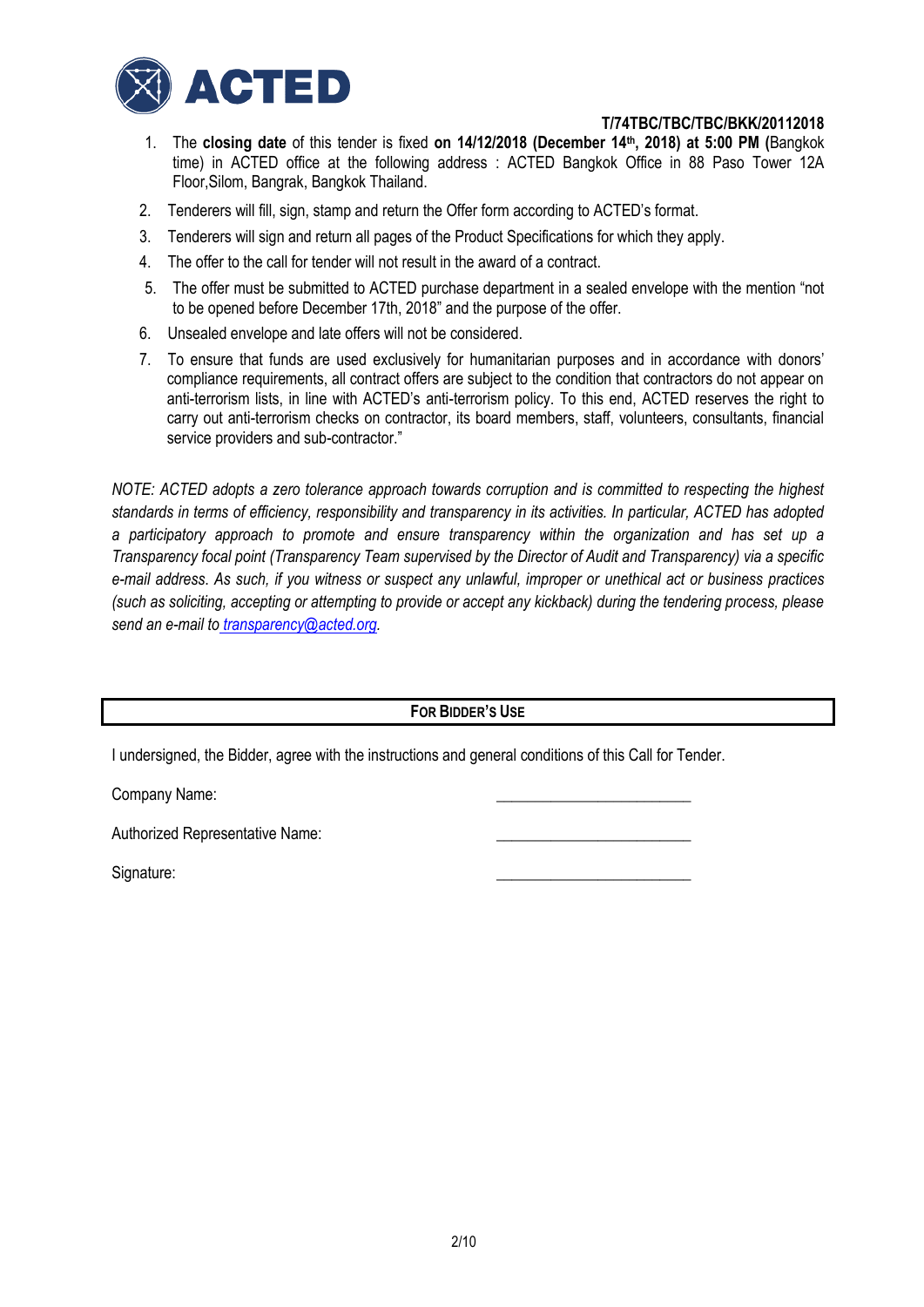

|                                | <b>PART B - OFFER FORM</b><br><b>ACTED THAILAND</b> |                                         |  |                     |                                               |  |  |  |  |
|--------------------------------|-----------------------------------------------------|-----------------------------------------|--|---------------------|-----------------------------------------------|--|--|--|--|
| Date:                          |                                                     | 20/11/2018 (November 20th, 2018)        |  |                     |                                               |  |  |  |  |
|                                | Tender reference:                                   | T/74TBC/TBC/TBC/BKK/20112018            |  |                     |                                               |  |  |  |  |
|                                |                                                     |                                         |  |                     | TO BE FILLED BY BIDDER (COMPULSORY)           |  |  |  |  |
|                                | <b>Details of Bidding Company:</b>                  |                                         |  |                     |                                               |  |  |  |  |
|                                | Company Name:                                       |                                         |  |                     |                                               |  |  |  |  |
| 2.                             |                                                     | Company Authorized Representative Name: |  |                     |                                               |  |  |  |  |
| 3.                             | <b>Company Registration No:</b>                     |                                         |  |                     |                                               |  |  |  |  |
| 4.                             | <b>Company Specialisation:</b>                      |                                         |  | No/Country/Ministry |                                               |  |  |  |  |
| 5.                             | <b>Mailing Address:</b>                             |                                         |  |                     | Country/Governate/City/St Name/Shop Office No |  |  |  |  |
| 6.                             | <b>Contact Numbers:</b>                             |                                         |  |                     | Land line: // Mobile: // Mobile:              |  |  |  |  |
| $7_{\scriptscriptstyle{\sim}}$ | E-mail Address:                                     |                                         |  |                     |                                               |  |  |  |  |
|                                |                                                     |                                         |  |                     |                                               |  |  |  |  |

I undersigned, \_\_\_\_\_\_\_\_\_\_\_\_\_\_\_\_\_\_\_\_\_, the Bidder, agree to provide ACTED, non-profit NGO, with items answering the following specifications, according to the general conditions and responsibilities that I engage myself to follow.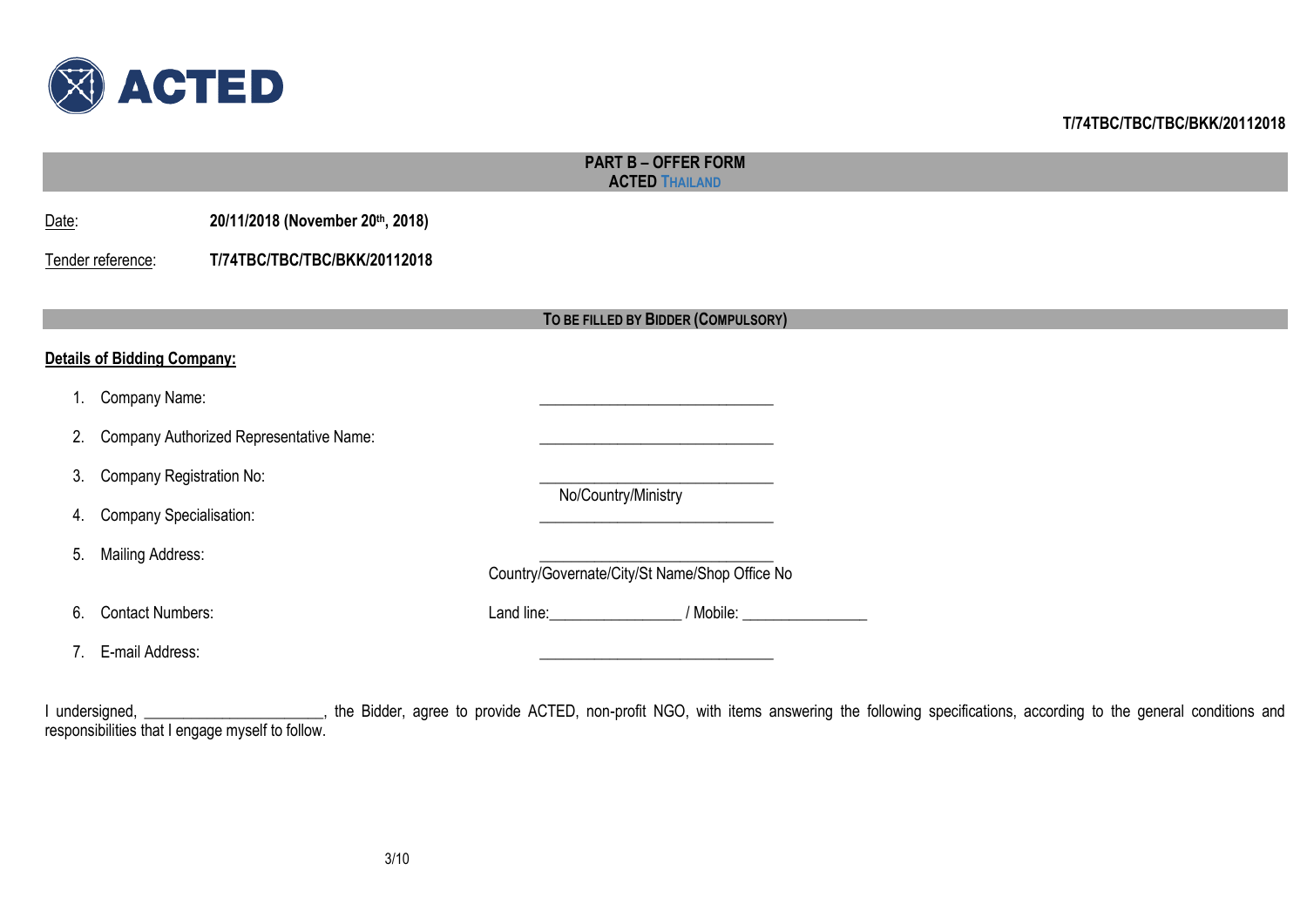

### **PLEASE FILL IN THE FOLLOWING TABLE BELOW:**

| No.              | Item Specifications & product stage (deliverables)                                                                                                                                                                                                                                                                                                                                              | <b>Measuring</b><br>Unit | Quantity | <b>Unit Price VAT</b><br>included (USD or | <b>Total Price VAT</b><br>included (USD or |
|------------------|-------------------------------------------------------------------------------------------------------------------------------------------------------------------------------------------------------------------------------------------------------------------------------------------------------------------------------------------------------------------------------------------------|--------------------------|----------|-------------------------------------------|--------------------------------------------|
|                  | Draft list of small to medium private companies, local civil society<br>organisations, VT related government agencies and VT related non-<br>government organisations                                                                                                                                                                                                                           | <b>One</b><br>Man/days   | 5        | THB)                                      | THB)                                       |
| 2                | Field visit report (to be included in the final report)                                                                                                                                                                                                                                                                                                                                         | <b>One</b><br>Man/days   | 10       |                                           |                                            |
| 3                | Forum report (to be included in the final report)                                                                                                                                                                                                                                                                                                                                               | <b>One</b><br>Man/days   | 4        |                                           |                                            |
| 4                | Final report (approx. 20 pages) including:<br>Field visit report<br>Labour Assessment report<br>Gender Assessment report<br>٠<br>Recommendation for vocational education programming<br>related to Pattani-Malay and Thai Buddhist youth<br>List of interested private sectors stakeholders<br>List of interested CSOs<br>List of interested VT education institutions<br>Relevant bibliography | One<br>Man/days          | 5        |                                           |                                            |
| 5                | Any additionnal fees                                                                                                                                                                                                                                                                                                                                                                            | Lumpsum                  |          |                                           |                                            |
| TOTAL COST (THB) |                                                                                                                                                                                                                                                                                                                                                                                                 |                          |          |                                           |                                            |

# **BIDDER'S COMMENTS/REMARKS:**

**1.**

**2.**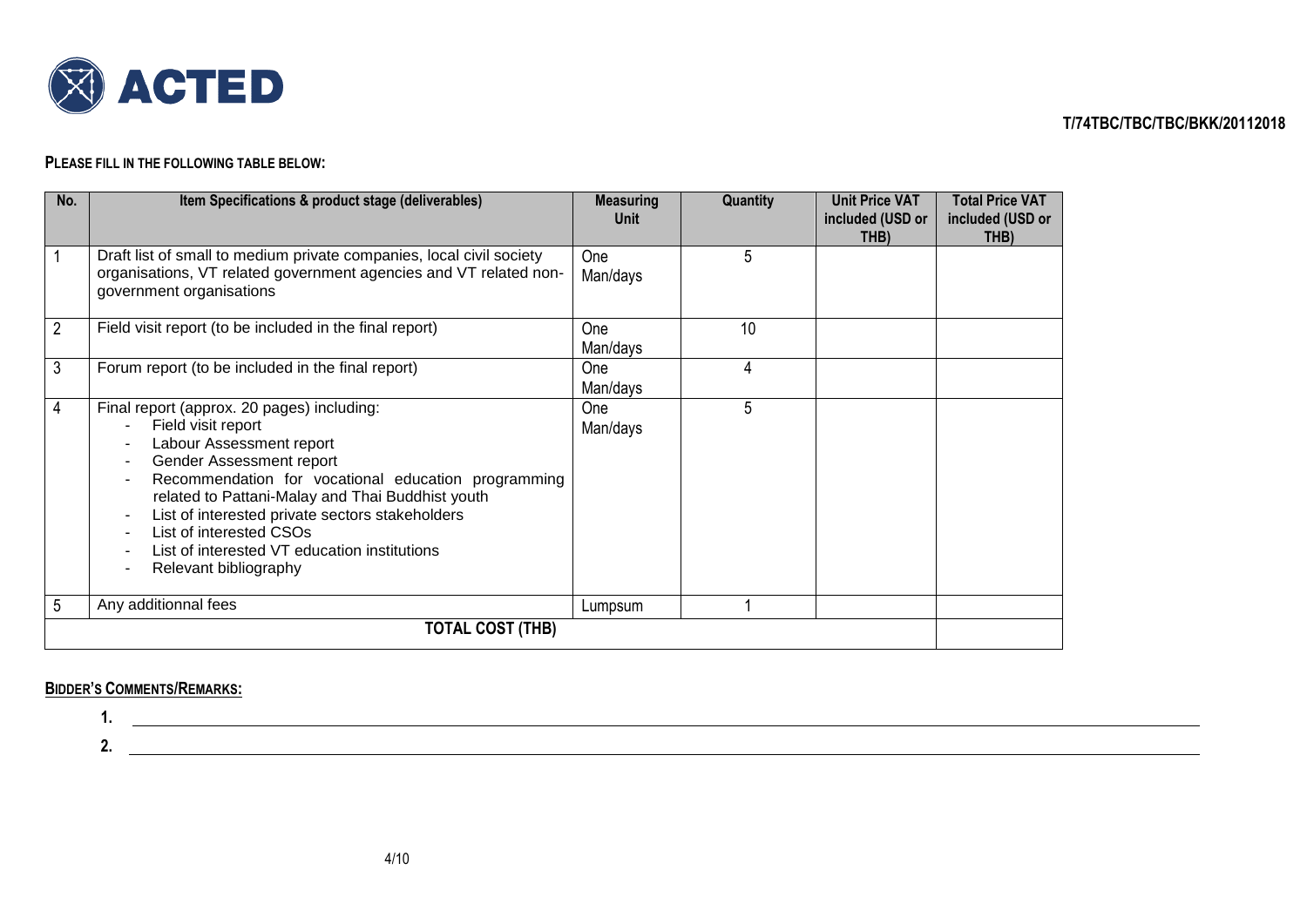

# **BIDDER'S TERMS AND CONDITIONS:**

1. Valid of the offer: \_\_\_\_\_\_\_\_\_\_\_\_\_\_\_\_\_\_\_\_\_\_\_\_\_\_\_\_(recommended: 9 months or more)

2. Terms of delivery: \_\_\_\_\_\_\_\_\_\_\_\_\_\_\_\_\_\_\_\_\_\_\_

3. Terms of payment: \_\_\_\_\_\_\_\_\_\_\_\_\_\_\_\_\_\_\_\_\_\_\_

| Name of Bidder's Authorized Representative: |  |
|---------------------------------------------|--|
|---------------------------------------------|--|

Authorized signature and stamp: \_\_\_\_\_\_\_\_\_\_\_\_\_\_\_\_\_\_\_\_\_\_\_\_

Date: \_\_\_\_\_\_\_\_\_\_\_\_\_\_\_\_\_\_\_\_\_\_\_\_

**T/74TBC/TBC/TBC/BKK/20112018**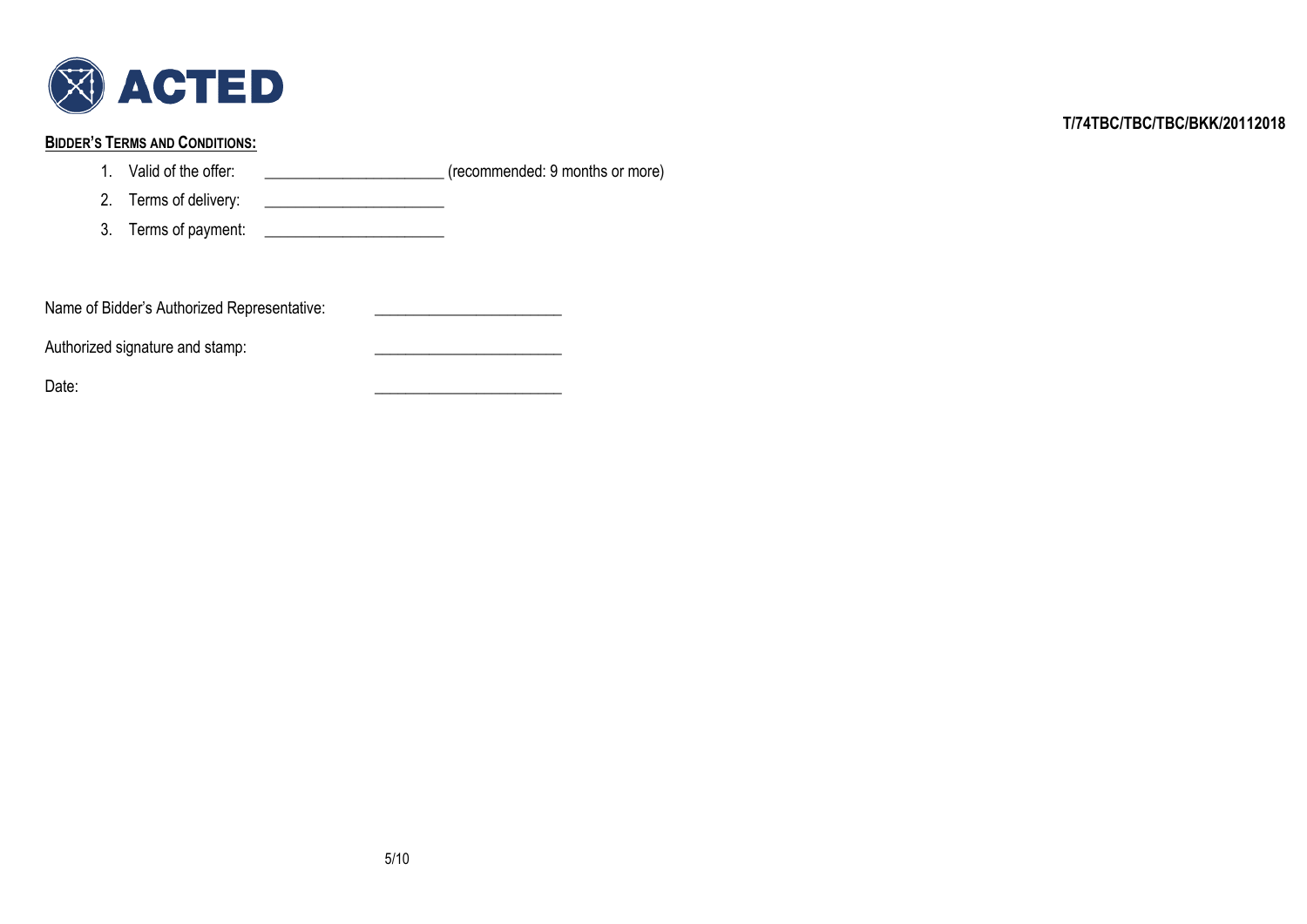

|                     | <b>BIDDER'S ETHICAL DECLARATION</b> |  |  |  |  |
|---------------------|-------------------------------------|--|--|--|--|
| Date:               | 20/11/2018 (November 20th, 2018)    |  |  |  |  |
| Tender reference:   | T/74TBC/TBC/TBC/BKK/20112018        |  |  |  |  |
| Tenderer's name:    |                                     |  |  |  |  |
| Tenderer's address: |                                     |  |  |  |  |

# **CODE OF CONDUCT:**

#### **A. Labour Standards**

The labour standards in this code are based on the conventions of the International Labour Organisation (ILO).

*Employment is freely chosen*

There is no forced, bonded or involuntary prison labour. Workers are not required to lodge `deposits' or their identity papers with the employer and are free to leave their employer after reasonable notice.

*Freedom of association and the right to collective bargaining are respected*

Workers, without distinction, have the right to join or form trade unions of their own choosing and to bargain collectively. The employer adopts an open attitude towards the legitimate activities of trade unions. Workers representatives are not discriminated against and have access to carry out their representative functions in the workplace. Where the right to freedom of association and collective bargaining is restricted under law, the employer facilitates, and does not hinder, the development of parallel means for independent and free association and bargaining.

*Working conditions are safe and hygienic*

A safe and hygienic working environment shall be provided, bearing in mind the prevailing knowledge of the industry and of any specific hazards. Adequate steps shall be taken to prevent accidents and injury to health arising out of, associated with, or occurring in the course of work, by minimising, so far as is reasonably practicable, the causes of hazards inherent in the working environment. Workers shall receive regular and recorded health and safety training, and such training shall be repeated for new or reassigned workers. Access to clean toilet facilities and potable water and, if appropriate, sanitary facilities for food storage shall be provided. Accommodation, where provided, shall be clean, safe, and meet the basic needs of the workers. The company observing the standards shall assign responsibility for health and safety to a senior management representative.

*Child Labour shall not be used*

There shall be no new recruitment of child labour. Companies shall develop or participate in and contribute to policies and programmes, which provide for the transition of any child found to be performing child labour to enable her/him to attend and remain in quality education until no longer a child. Children and young people under 18 years of age shall not be employed at night or in hazardous conditions. These policies and procedures shall conform to the provisions of the relevant International Labour Organisation (ILO) standards.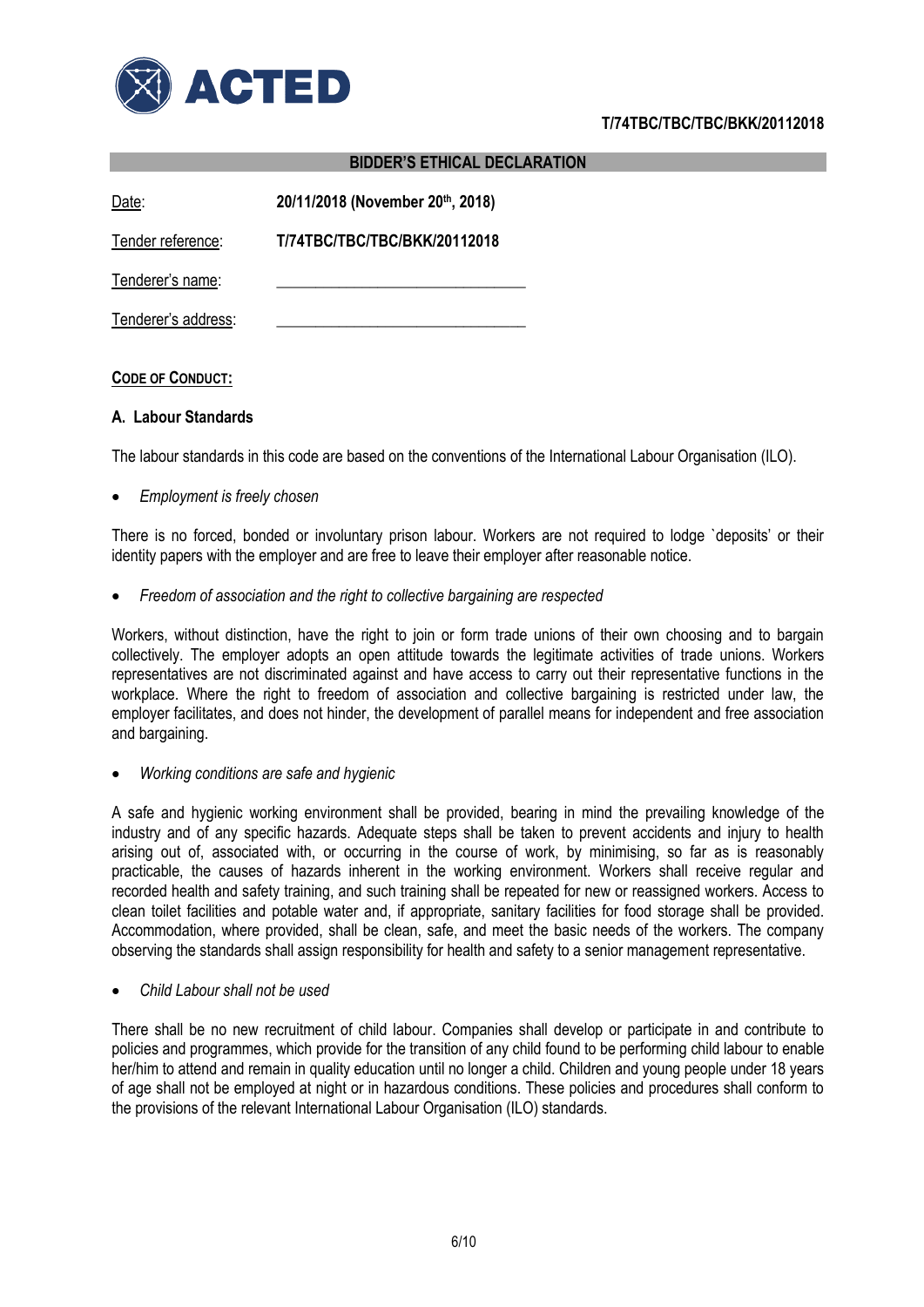

#### *Living wages are paid*

Wages and benefits paid for a standard working week meet, at a minimum, national legal standards or industry benchmarks. In any event wages should always be high enough to meet basic needs and to provide some discretionary income. All workers shall be provided with written and understandable information about their employment conditions in respect to wages before they enter employment, and about the particulars of their wages for the pay period concerned each time that they are paid. Deductions from wages as a disciplinary measure shall not be permitted nor shall any deductions from wages not provided for by national law be permitted without the express and informed permission of the worker concerned. All disciplinary measures should be recorded.

#### *Working hours are not excessive*

Working hours comply with national laws and benchmark industry standards, whichever affords greater protection. In any event, workers shall not on a regular basis be required to work in excess of the local legal working hours. Overtime shall be voluntary, shall not exceed local legal limits, shall not be demanded on a regular basis and shall always be compensated at a premium rate.

#### *No discrimination is practised*

There is no discrimination in hiring, compensation, access to training, promotion, termination or retirement based on race, caste, national origin, religion, age, disability, gender, marital status, sexual orientation, union membership or political affiliation.

*Regular employment is provided*

To every extent possible work performed must be on the basis of a recognised employment relationship established through national law and practice. Obligations to employees under labour or social security laws and regulations arising from the regular employment relationship shall not be avoided through the use of labour-only contracting, sub-contracting or home-working arrangements, or through apprenticeship schemes where there is no real intent to impart skills or provide regular employment, nor shall any such obligations be avoided through the excessive use of fixed-term contracts of employment.

*No harsh or inhumane treatment is allowed*

Physical abuse or discipline, the threat of physical abuse, sexual or other harassment and verbal abuse or other forms of intimidation shall be prohibited.

#### **B. Environmental Standards**

Suppliers should as a minimum comply with all statutory and other legal requirements relating to the environmental impacts of their business. Detailed performance standards are a matter for suppliers, but should address at least the following:

*Waste Management*

Waste is minimised and items recycled whenever this is practicable. Effective controls of waste in respect of ground, air, and water pollution are adopted. In the case of hazardous materials, emergency response plans are in place.

*Packaging and Paper*

Undue and unnecessary use of materials is avoided, and recycled materials used whenever appropriate.

*Conservation*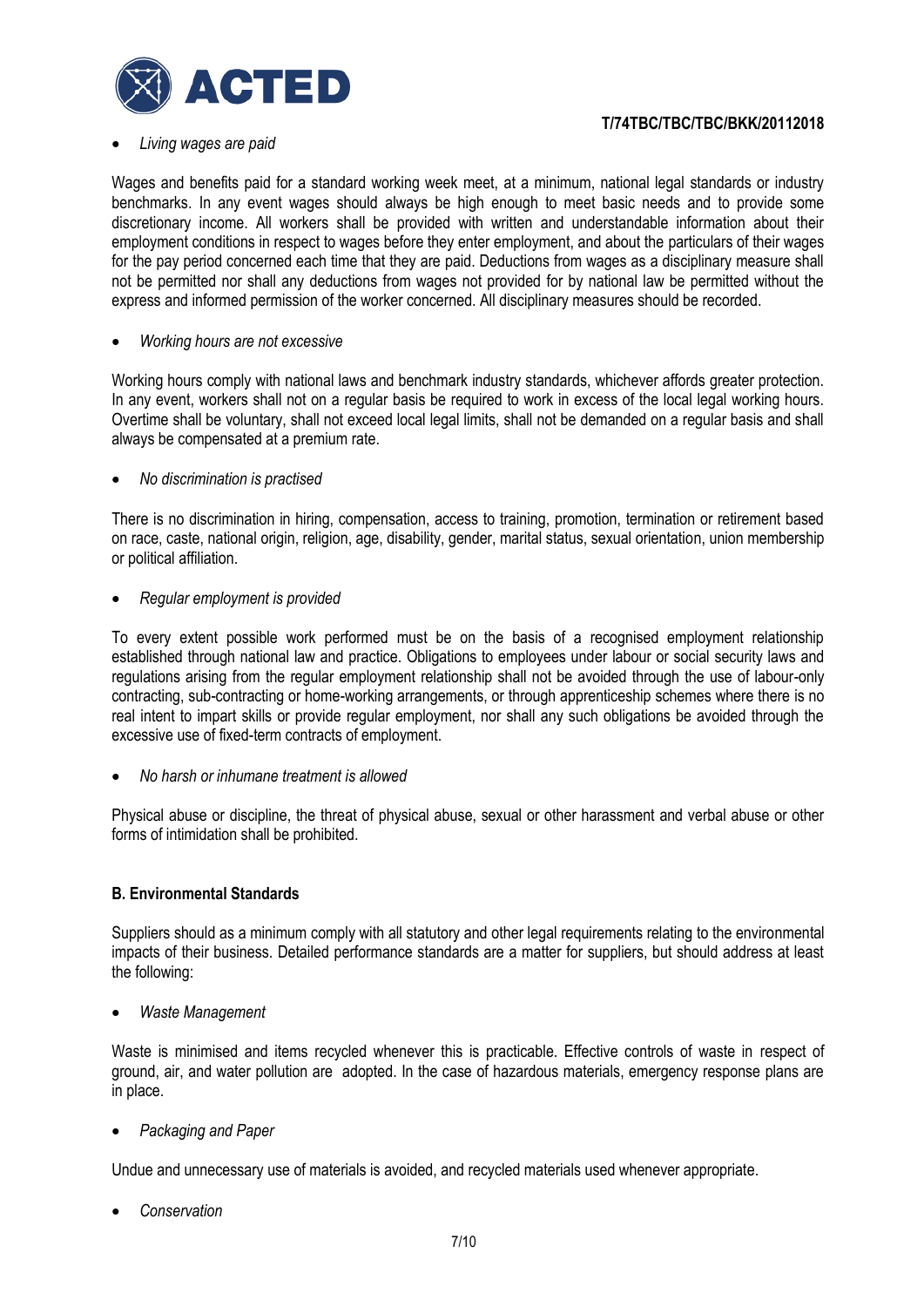

Processes and activities are monitored and modified as necessary to ensure that conservation of scarce resources, including water, flora and fauna and productive land in certain situations.

*Energy Use* 

All production and delivery processes, including the use of heating, ventilation, lighting, IT systems and transportation, are based on the need to maximise efficient energy use and to minimise harmful emissions.

# *Safety precautions for transport and cargo handling*

All transport and cargo handling processes are based on the need to maximise safety precautions and to minimise poential enjuries to ACTED beneficiaries and staff as well as the suppliers's employees or those of its subcontractors.

#### **C. Business Behaviour**

The conduct of the supplier should not violate the basic rights of ACTED's beneficiaries.

The supplier should not be engaged

- 1. in the manufacture of arms
- 2. in the sale of arms to governments which systematically violate the human rights of their citizens; or where there is internal armed conflict or major tensions; or where the sale of arms may jeopardise regional peace and security.

#### **D. ACTED procurement rules and regulations**

Suppliers should comply with ACTED procurement rules and regulations outlines in ACTED Logistics Manual Version 1.3. or above. In particular, ACTED's procurement policy set out in Section 2.1 and 2.4. (contract awarding). By doing so, Suppliers acknowledge that they do not find themselves in any of the situations of exclusion as refered to under section 2.4.2.

#### **Operating Principles**

The implementation of the Code of Conduct will be a shared responsibility between ACTED and its suppliers, informed by a number of operating principles, which will be reviewed from time to time.

#### ACTED will:

- 1. Assign responsibility for ensuring compliance with the Code of Conduct to a senior manager.
- 2. Communicate its commitment to the Code of Conduct to employees, supporters and donors, as well as to all suppliers of goods and services.
- 3. Make appropriate human and financial resources available to meet its stated commitments, including training and guidelines for relevant personnel.
- 4. Provide guidance and reasonable non-financial support to suppliers who genuinely seek to promote and implement the Code standards in their own business and in the relevant supply chains, within available resources.
- 5. Adopt appropriate methods and systems for monitoring and verifying the achievement of the standards.
- 6. Seek to maximise the beneficial effect of the resources available, e.g. by collaborating with other NGOs, and by prioritising the most likely locations of non-compliance.

ACTED expects suppliers to:

1. Accept responsibility for labour and environmental conditions under which products are made and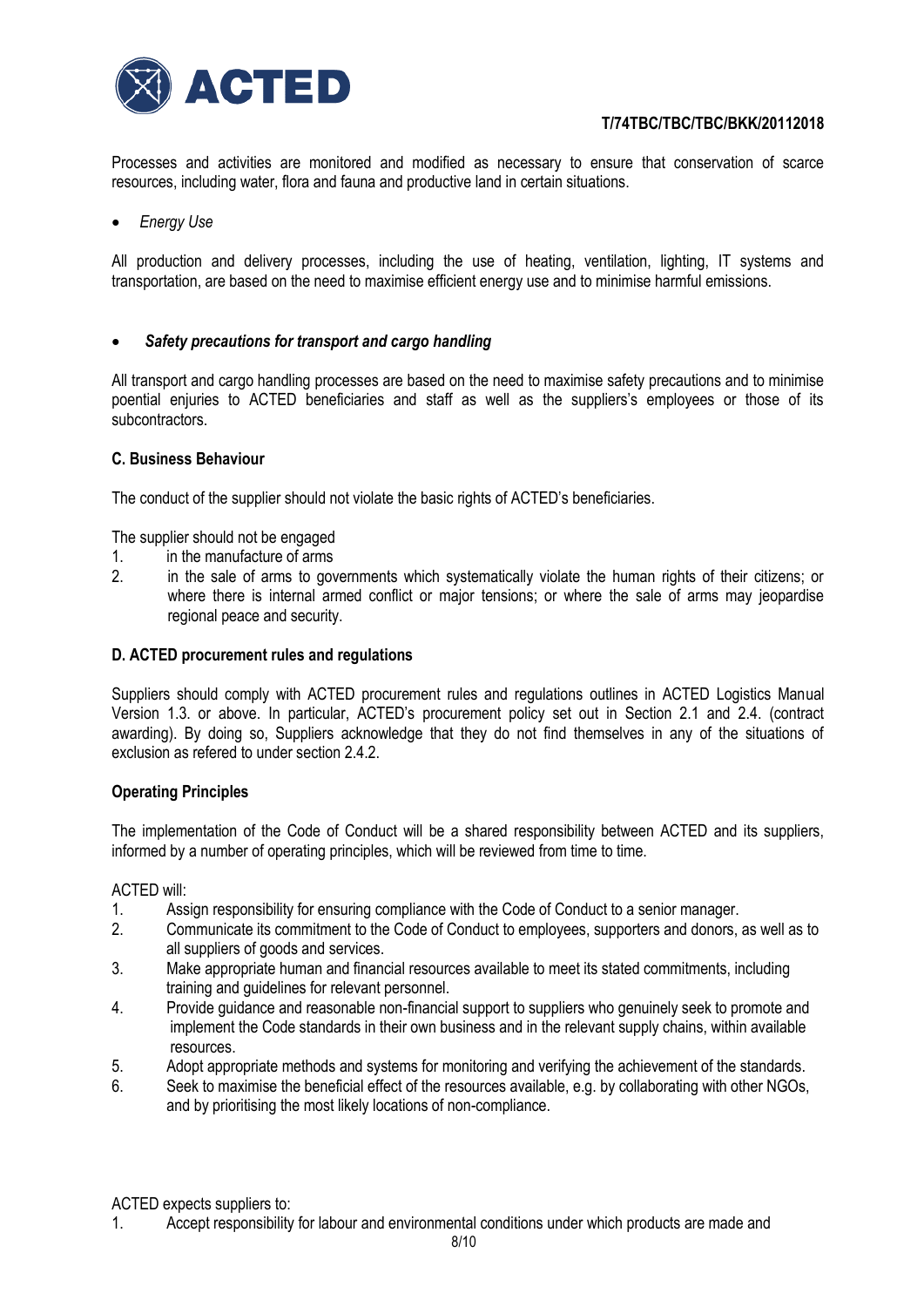

services provided. This includes all work contracted or sub-contracted and that conducted by home or

- other out-workers.<br>2. Assign responsibili 2. Assign responsibility for implementing the Code of Conduct to a senior manager.<br>3. Make a written Statement of Intent regarding the company's policy in relation to the
- Make a written Statement of Intent regarding the company's policy in relation to the Code of Conduct and how it will be implemented, and communicate this to staff and suppliers as well as to ACTED.

Both parties will

- 1. require the immediate cessation of serious breaches of the Code and, where these persist, terminate the business relationship.
- 2. Seek to ensure all employees are aware of their rights and involved in the decisions which affect them.<br>3. Avoid discriminating against enterprises in developing countries.
- Avoid discriminating against enterprises in developing countries.
- 4. Recognise official regulation and inspection of workplace standards, and the interests of legitimate trades unions and other representative organisations.
- 5. seek arbitration in the case of unresolved disputes.

# **Qualifications To The Policy Statement**

The humanitarian imperative is paramount. Where speed of deployment is essential in saving lives, ACTED will purchase necessary goods and services from the most appropriate available source.

ACTED can accept neither uncontrolled cost increases nor drops in quality. It accepts appropriate internal costs but will work with suppliers to achieve required ethical standards as far as possible at no increase in cost or decrease in quality.

I undersigned \_\_\_\_\_\_\_\_\_\_\_\_\_\_\_\_\_\_\_\_\_\_, agree to adopt the above Code of Conduct and to commit to comply with the labour and environmental standards specified, both in my own company and those of my suppliers.

Name & Position of Tenderer's authorized representative

Authorized signature